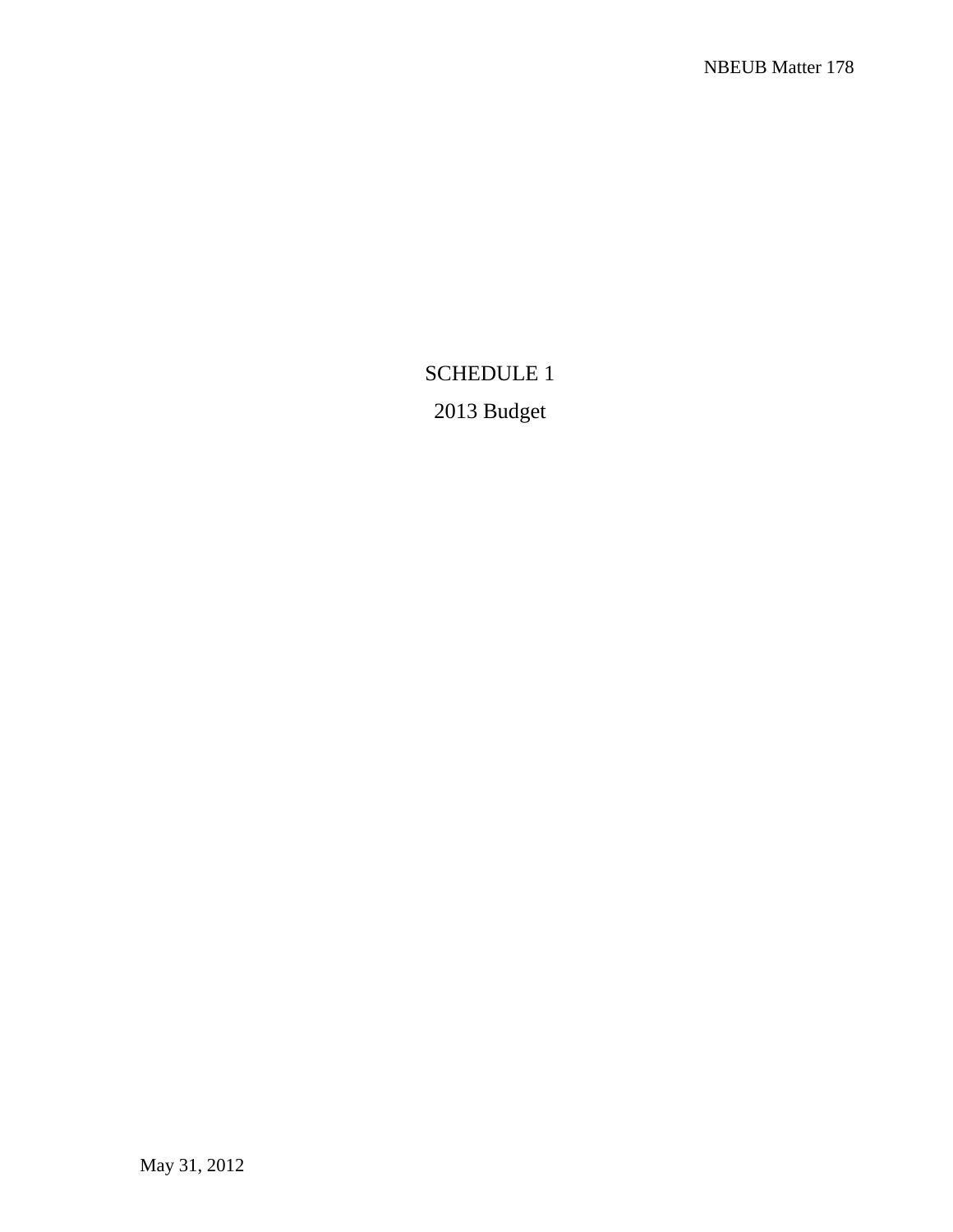#### **Enbridge Gas New Brunswick** Budget Balance Sheet for Regulatory Purposes As at December 31, 2013

(in thousands of dollars)

| <b>Assets</b>                                                                                                                        | 2013                     |
|--------------------------------------------------------------------------------------------------------------------------------------|--------------------------|
| <b>Regulated Assets</b>                                                                                                              |                          |
| Property, Plant and Equipment (Note 2)<br>Gas Distributor Plant in Service - Net (includes AFUDC capitalized during 2013 of \$42.0)  | \$<br>174,158            |
| <b>Contruction Work In Progress - Gas Distributor Plant</b>                                                                          | 2,009                    |
| <b>Total Property, Plant &amp; Equipment</b>                                                                                         | 176,167                  |
| <b>Deferred Charges</b>                                                                                                              |                          |
| Deferred Development Costs - Net (Note 3)<br>Development O&M Capitalized Costs - Net (Note 4)<br><b>Regulatory Deferral (Note 1)</b> | 425<br>97,134<br>178,747 |
| <b>Total Deferred Charges</b>                                                                                                        | 276,306                  |
| <b>Short Term Investments</b><br><b>Total Regulated Assets</b>                                                                       | 2,978<br>455,451         |
| Non-Ratebase Assets (Note 5)                                                                                                         | 29,489                   |
| <b>Total Assets</b>                                                                                                                  | \$<br>484,940            |
| <b>Liabilities and Partner's Equity</b><br>Partner's Equity (Note 1)                                                                 | \$<br>228,742            |
| Long-term Advances from Associates and Affiliates (Notes 1 and 6)                                                                    | 238,988                  |
| Non-Ratebase Liabilities (Note 7)                                                                                                    | 17,210                   |
| <b>Total Liabilities and Equity</b>                                                                                                  | \$<br>484,940            |

**Financial Statement Effects of Rate Regulation and Legislative Changes –** Note 1 **Rate Base for Regulatory Purposes –** Note 12 **Capital Structure for Regulatory Purposes** – Note 13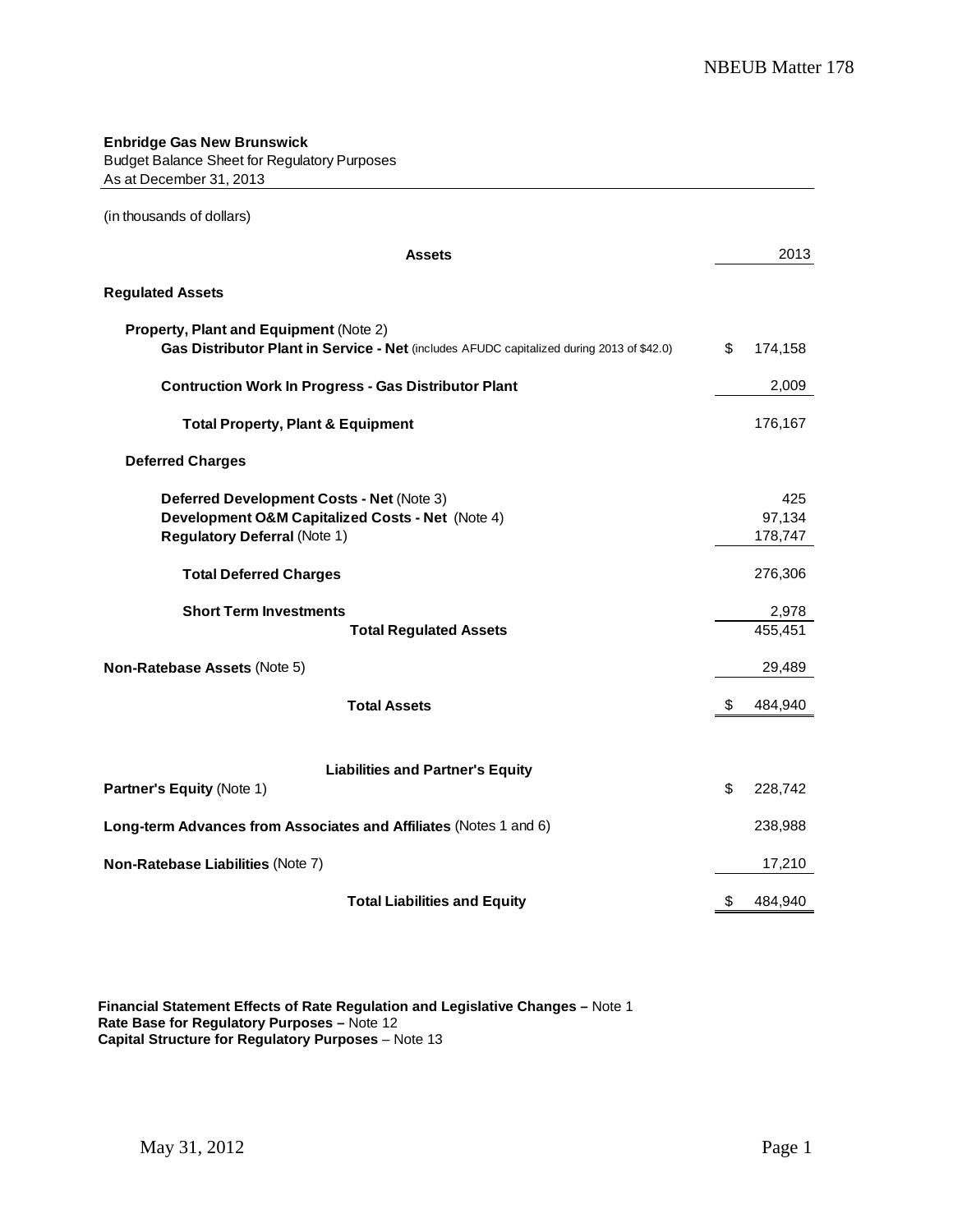Statement of Budgeted Income for Regulatory Purposes For the year ended December 31, 2013

(in thousands of dollars)

|                                                                                 | 2013         |
|---------------------------------------------------------------------------------|--------------|
| Revenue                                                                         |              |
| <b>Operating Revenue (Note 8)</b>                                               |              |
| Gas distribution                                                                | \$<br>42,545 |
| Miscellaneous                                                                   | 175          |
| <b>Allowance for Funds Used During Construction</b>                             | 42           |
|                                                                                 | 42,762       |
| <b>Installation Service</b>                                                     |              |
| Revenue                                                                         | 590          |
| Cost of goods sold                                                              | (383)        |
|                                                                                 | 207          |
| <b>Total Revenue</b>                                                            | 42,969       |
|                                                                                 |              |
| <b>Expenses</b>                                                                 |              |
| <b>Operating Expenses</b>                                                       |              |
| Operating and maintenance expenses (Note 9)                                     | 14,030       |
| Bad debt expense                                                                | 230          |
| Amortization of Property, Plant and Equipment                                   | 7,466        |
| <b>Municipal and Other Taxes</b>                                                | 1,195        |
| Interest on Amounts Due to Associates & Affiliates and Other Interest (Note 10) | 8,464        |
| <b>Amortization of Deferred Development Costs</b>                               | 2,908        |
|                                                                                 |              |
| <b>Total Expenses</b>                                                           | 34,293       |
| Income before Extraordinary Items, Regulatory Deferral and Return on Rate Base  | 8,676        |
| <b>Regulatory Deferral</b>                                                      |              |
|                                                                                 |              |
| <b>Income before Tax</b>                                                        | \$<br>8,676  |
|                                                                                 |              |
| Tax                                                                             |              |
|                                                                                 |              |
| <b>Regulated Return on Equity (Note 11)</b>                                     | \$<br>8,676  |

**Financial Statement Effects of Rate Regulation and Legislative Changes –** Note 1 **Details of Affiliate Transactions** – Note 14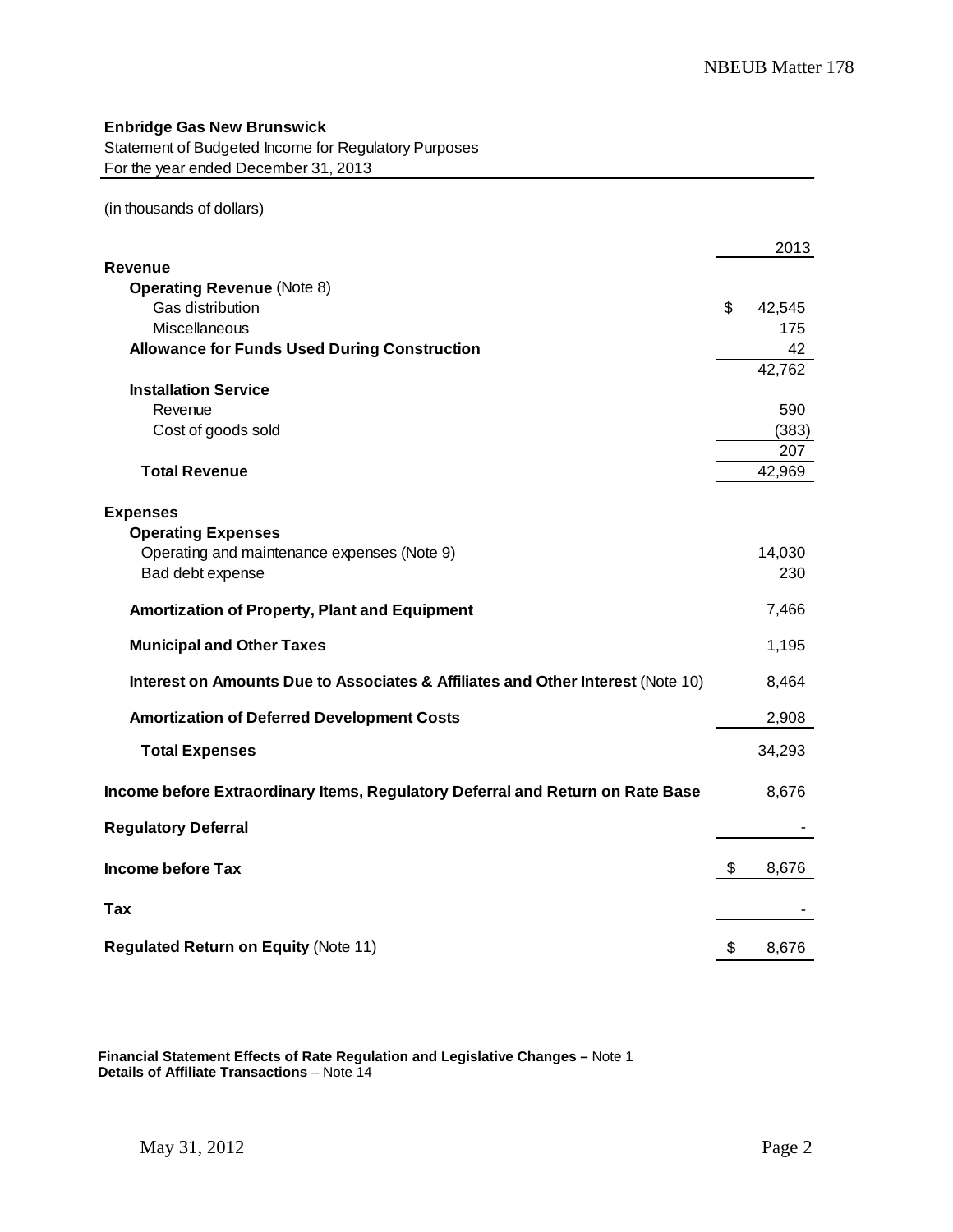(in thousands of dollars)

#### Note 1 **Financial Statement Effects of Rate Regulation and Legislative Changes**

The Partnership's primary business activities are subject to regulation by the New Brunswick Energy and Utilities Board (EUB). The Partnership follows accounting practices prescribed by its regulator or stipulated in approved ratemaking decisions that are subject to examination and approval by the EUB and are similar to those being used by other enterprises in the gas distribution industry in Canada. Accordingly, the timing and recognition of certain revenues and expenses may differ from that otherwise expected under generally acceptable accounting principles (GAAP) applicable to non-regulated operations. The ultimate recoverability of costs incurred is dependent upon the approval of the EUB.

Rate regulation creates differences between the manner in which the Partnership accounts for transactions or events and how they would be accounted for if the Partnership was not subject to rate regulation. The differences in accounting treatment include:

The EUB permits an "allowance for funds used during construction" (AFUDC) to be included in the rate base. In addition, AFUDC is included in the cost of property, plant and equipment and is depreciated over future periods as part of the total cost of the related asset, based on the expectation that depreciation expense, including the AFUDC component, will be approved for inclusion in future rates. AFUDC for rate-regulated entities includes both an interest component and a cost of equity component. In the absence of rate regulation, GAAP would permit the capitalization of only the interest component. Therefore, the initial set up of the equity component as a capitalized asset and the corresponding revenue recognized during the construction phase would not be recognized nor would the subsequent depreciation of the asset.

As prescribed by the EUB, the Partnership does not recognize gains and losses on the sale of all of its natural gas in the statement of income and uses a purchase gas variance account to defer the gain or loss on sale. Non-regulated enterprises would normally account for the gain or loss in the statement of income or comprehensive income.

Enbridge Inc., on behalf of the Partnership, maintains a pension plan which provides defined benefit pension benefits to employees. As prescribed by the EUB, contributions made to the plan are expensed as paid, consistent with the recovery of such costs in rates. Under GAAP, pension costs and obligations for defined benefit pension plans are determined using the projected benefit method and are charged to income as services are rendered.

The Partnership had been subject to non-traditional regulation which recognized its immature nature. Unlike many similar utilities, the Partnership's rates were not set on a cost based methodology. Prior to October 1, 2012, the Partnership's rates were set exclusively based upon a market based methodology, and were based on a targeted savings over alternate fuel for end use customers. This rate setting methodology had been approved by the EUB for use during the development period after which rates are expected to be cost based.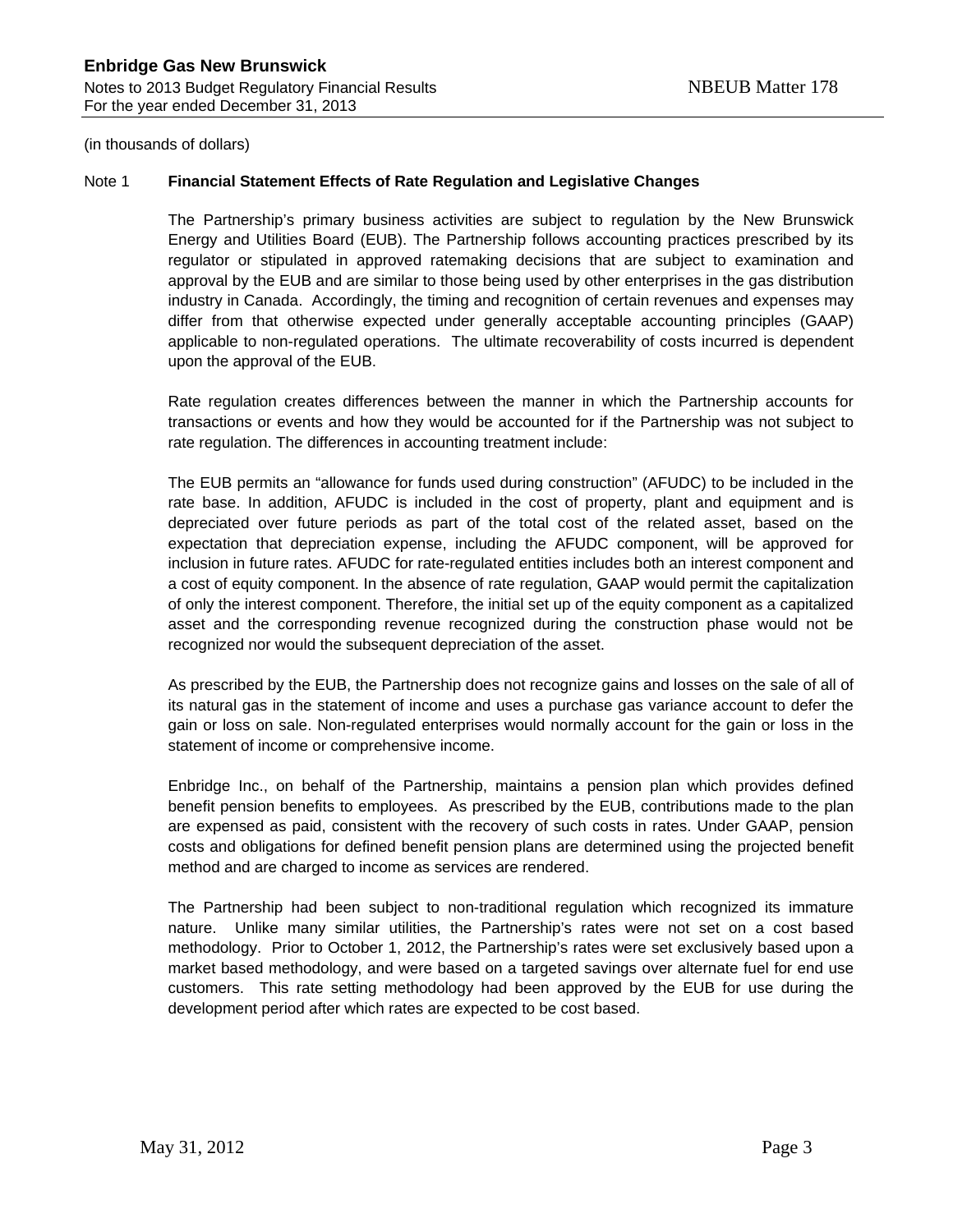(in thousands of dollars)

#### Note 1 **Financial Statement Effects of Rate Regulation and Legislative Changes (continued)**

In December 2011, the Province of New Brunswick introduced legislation that outlined new rate classes, and a new rate setting methodology for the Partnership. The legislation subsequently received proclamation on January 18, 2012, with the supporting Regulation being filed April 16, 2012. As a result of the legislation, effective March 1, 2012, the Partnership was directed to combine the Small General Service Residential Oil (SGSRO) and Small General Service Residential Electric (SGSRE) rate classes into a single Small General Service Residential (SGSR) class and apply the SGSRE distribution rate to all customers. In addition, effective October 1, 2012, the Partnership was directed to establish new rate classes for all customers, with rates to be based on the lesser of the market based rate, or the cost of service rate with an allowed multiplier to allow for a level of cross-subsidization with a revenue to cost ratio not exceeding 1.2:1 for any class of customer. The regulation also stipulated the target savings level and alternative fuel sources to be used in determining the market based rates.

The legislation noted above also provided direction with regards to the regulatory deferral account, which the EUB had historically approved to capture the difference between the Partnership's regulated revenues and its revenue requirement, which non-regulated enterprises would not recognize. Based on the legislative changes, the Partnership is no longer permitted to depreciate, amortize, earn a return on, or otherwise consider, the regulatory deferral account when calculating its revenue requirement. In response to this legislation the Partnership has not recorded any adjustments to the regulatory deferral account and it will not be considered for the purpose of establishing the revenue requirement, however it will remain as an asset on Enbridge Gas New Brunswick balance sheet as it remains an asset of the Partnership for regulatory purposes. Similarly, the capital structure associated with the regulatory deferral account will also remain on the balance sheet, however, the debt and equity associated with the regulatory deferral account are not considered when calculating the allowed rate of return for the Partnership.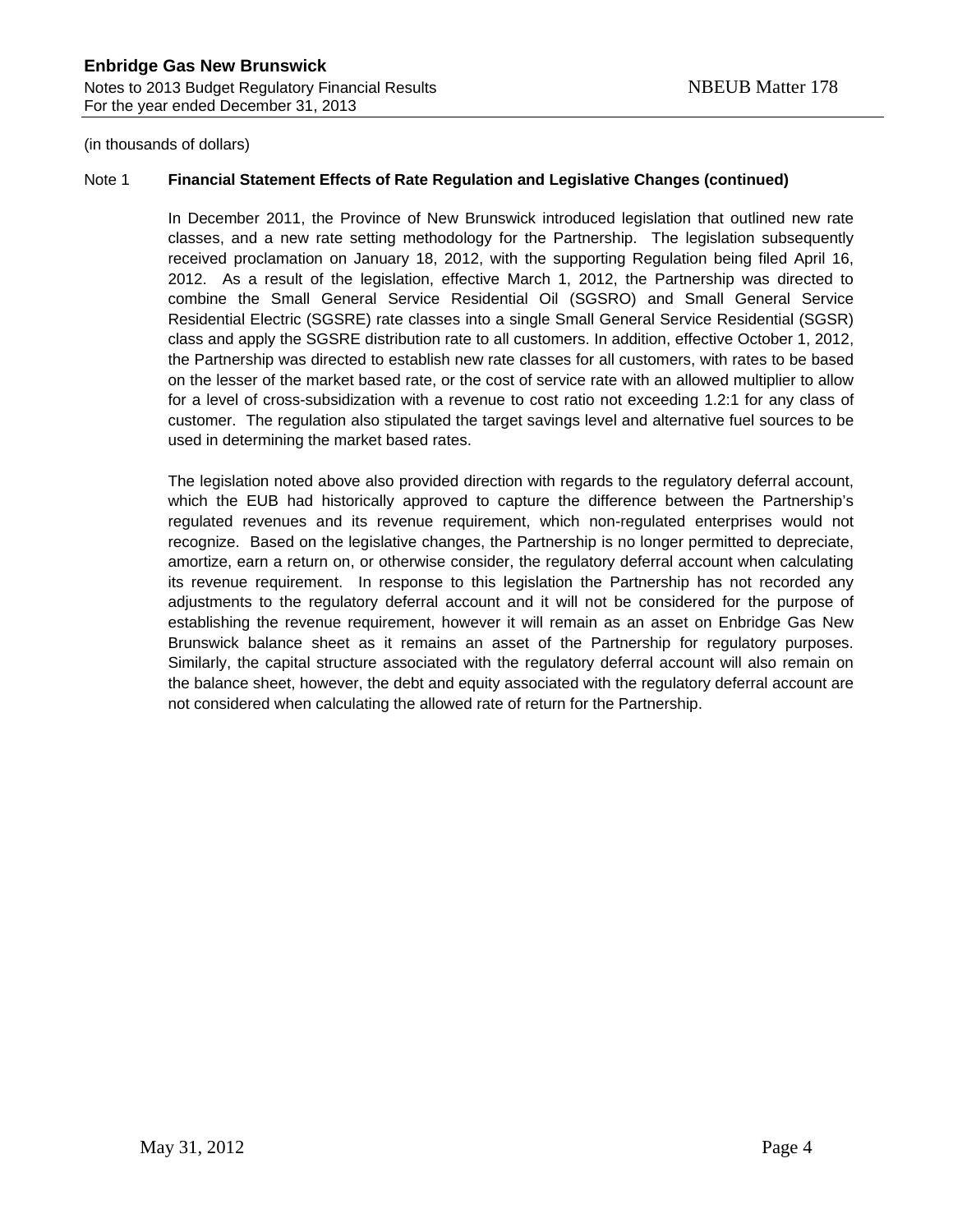Notes to 2013 Budget Regulatory Financial Results NBEUB Matter 178 For the year ended December 31, 2013

### (in thousands of dollars)

## Note 2 **Property, Plant & Equipment**

|                                   |               |    | 2013         |    |                 |              |
|-----------------------------------|---------------|----|--------------|----|-----------------|--------------|
|                                   | Accumulated   |    |              |    | <b>Net Book</b> | Rates of     |
|                                   | Cost          |    | Amortization |    | Value           | Amortization |
| Property, plant & equipment       |               |    |              |    |                 |              |
| General plant                     |               |    |              |    |                 |              |
| Computer hardware & software      | \$<br>4,133   | \$ | (3, 272)     | \$ | 861             | 28.80%       |
| Tools and work equipment          | 886           |    | (325)        |    | 561             | 5.30%        |
| Office furniture and equipment    | 485           |    | (157)        |    | 328             | 4.40%        |
| Transportation                    | 1,698         |    | (619)        |    | 1,079           | 11.80%       |
| Communications                    | (5)           |    | 6            |    | 1               | 28.80%       |
| Leasehold improvements            | 935           |    | (557)        |    | 378             | 1            |
| Subtotal                          | 8,132         |    | (4, 924)     |    | 3,208           |              |
| Distribution plant                |               |    |              |    |                 |              |
| Land                              | 375           |    |              |    | 375             |              |
| Rights of way and easements       | 156           |    |              |    | 156             |              |
| <b>Distribution mains</b>         | 122,530       |    | (21, 696)    |    | 100,834         | 2.43%        |
| <b>Street services</b>            | 58,429        |    | (13, 169)    |    | 45,260          | 3.83%        |
| Meters and regulators             | 22,148        |    | (4,995)      |    | 17,153          | 3.83%        |
| <b>Stations</b>                   | 11,317        |    | (4, 145)     |    | 7,172           | 4.40%        |
| Subtotal                          | 214,955       |    | (44,005)     |    | 170,950         |              |
| Total plant in service            | 223,087       |    | (48, 929)    |    | 174,158         |              |
| Construction work in progress     | 2,009         |    |              |    | 2,009           |              |
| Total property, plant & equipment | \$<br>225,096 | \$ | (48, 929)    | \$ | 176,167         |              |

1 - Amortized over the term of the related leases.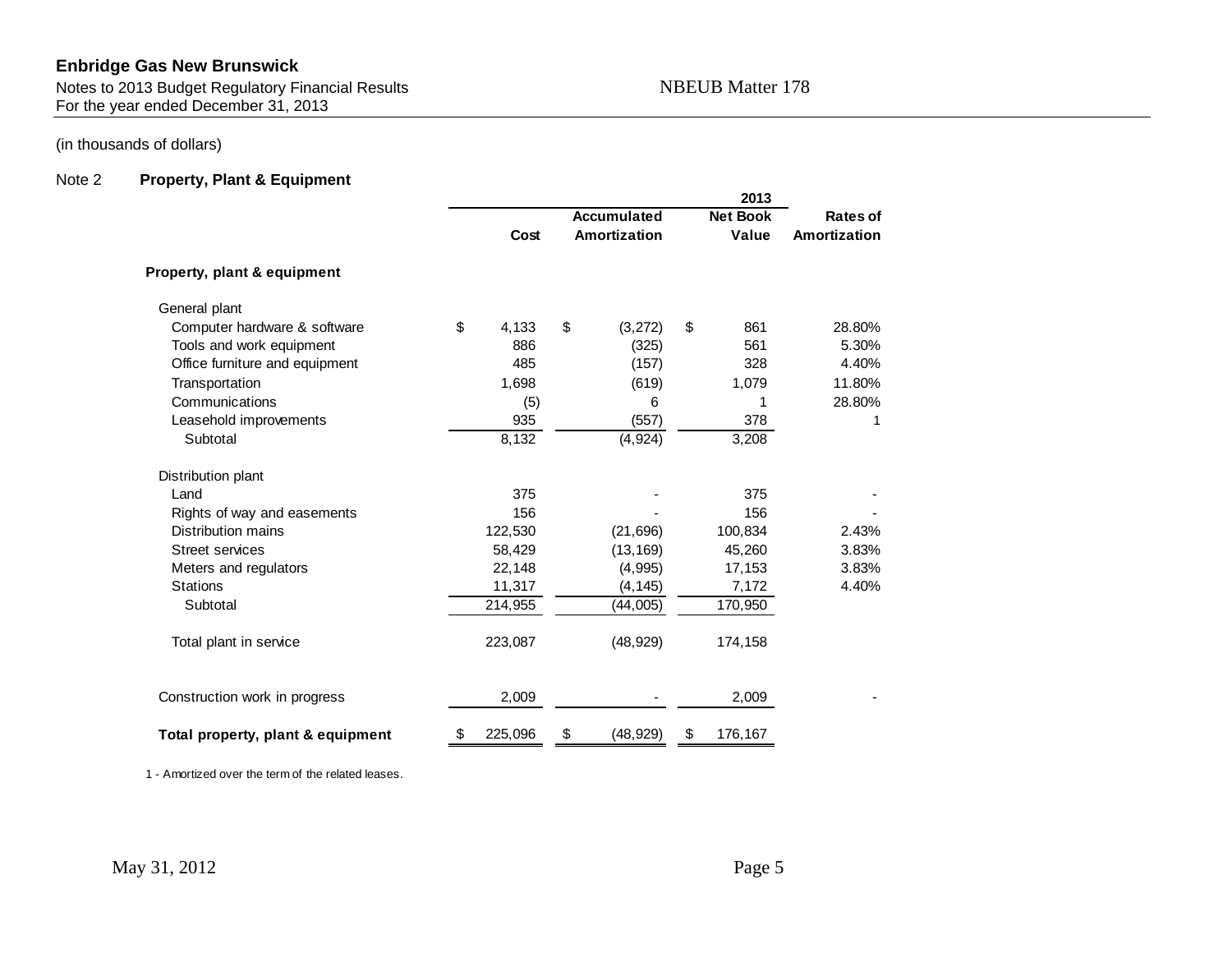Notes to 2013 Budget Regulatory Financial Results NBEUB Matter 178 For the year ended December 31, 2013

### (in thousands of dollars)

#### Note 3 **Deferred Development Costs - Net**

|                                          |    |                |                                    | 2013                     |
|------------------------------------------|----|----------------|------------------------------------|--------------------------|
|                                          |    | Cost           | <b>Accumulated</b><br>Amortization | <b>Net Book</b><br>Value |
| Franchise fee<br>Deferred carrying costs | \$ | 1.500<br>1,784 | \$<br>(1,075)<br>(1,784)           | \$<br>425<br>-           |
| Total deferred development costs, net    | S  | 3.284          | \$<br>(2,859)                      | \$<br>425                |

#### Note 4 **Development O&M Capitalized Costs – Net**

|                                              |   |         |    |                                    | 2013                     |
|----------------------------------------------|---|---------|----|------------------------------------|--------------------------|
|                                              |   | Cost    |    | <b>Accumulated</b><br>Amortization | <b>Net Book</b><br>Value |
| Development O&M capitalized costs            | S | 114.902 | S  | (17,768)                           | 97,134                   |
| Total development O&M capitalized costs, net |   | 114.902 | \$ | (17,768)                           | 97,134                   |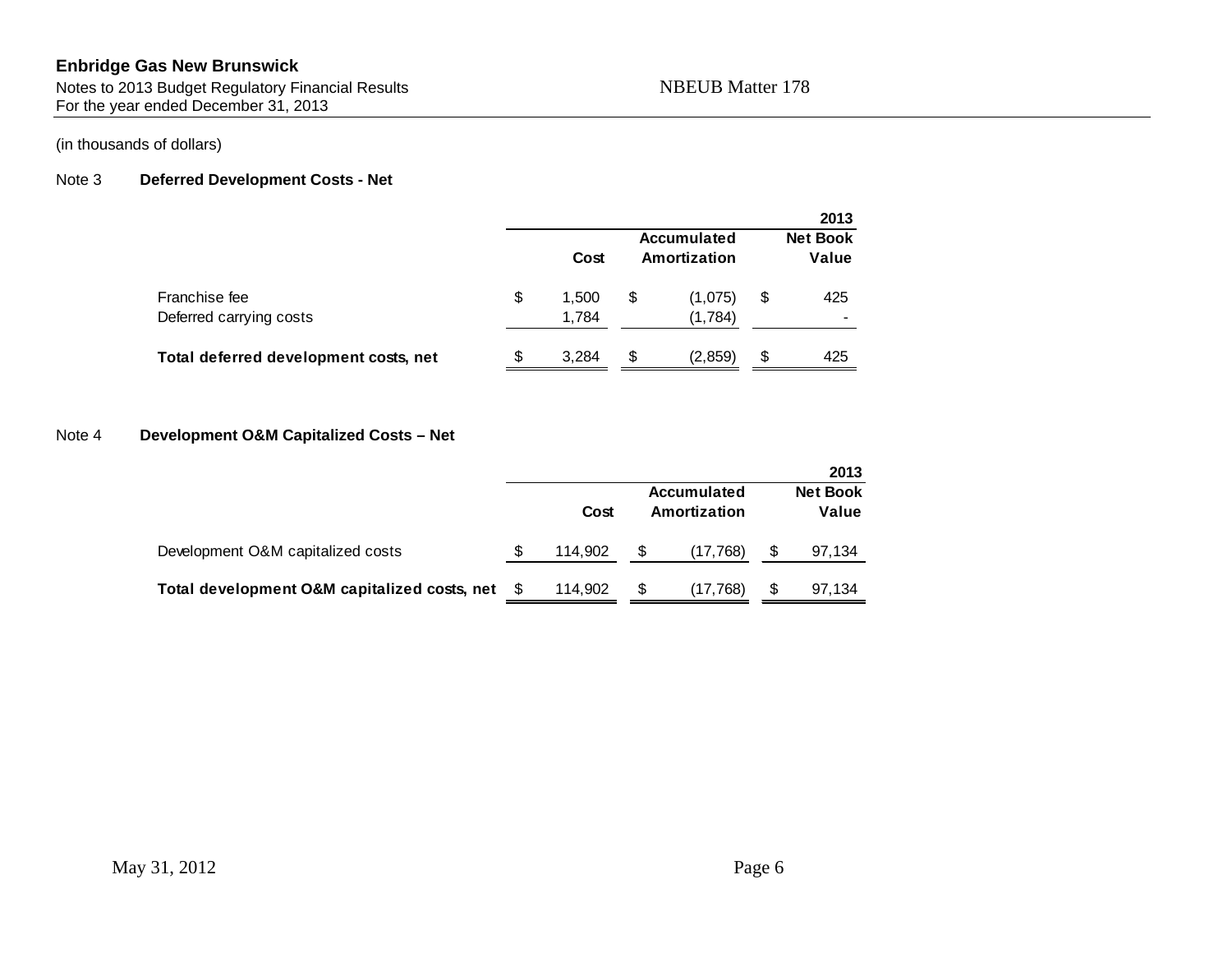Notes to 2013 Budget Regulatory Financial Results NBEUB Matter 178 For the year ended December 31, 2013

#### (in thousands of dollars)

#### Note 5 **Non-Ratebase Assets**

|                                |   | 2013   |
|--------------------------------|---|--------|
| Cash, & Short Term Investments | S | 11,427 |
| Accounts Receivable            |   | 13,607 |
| Inventory                      |   | 4,455  |
|                                |   | 29,489 |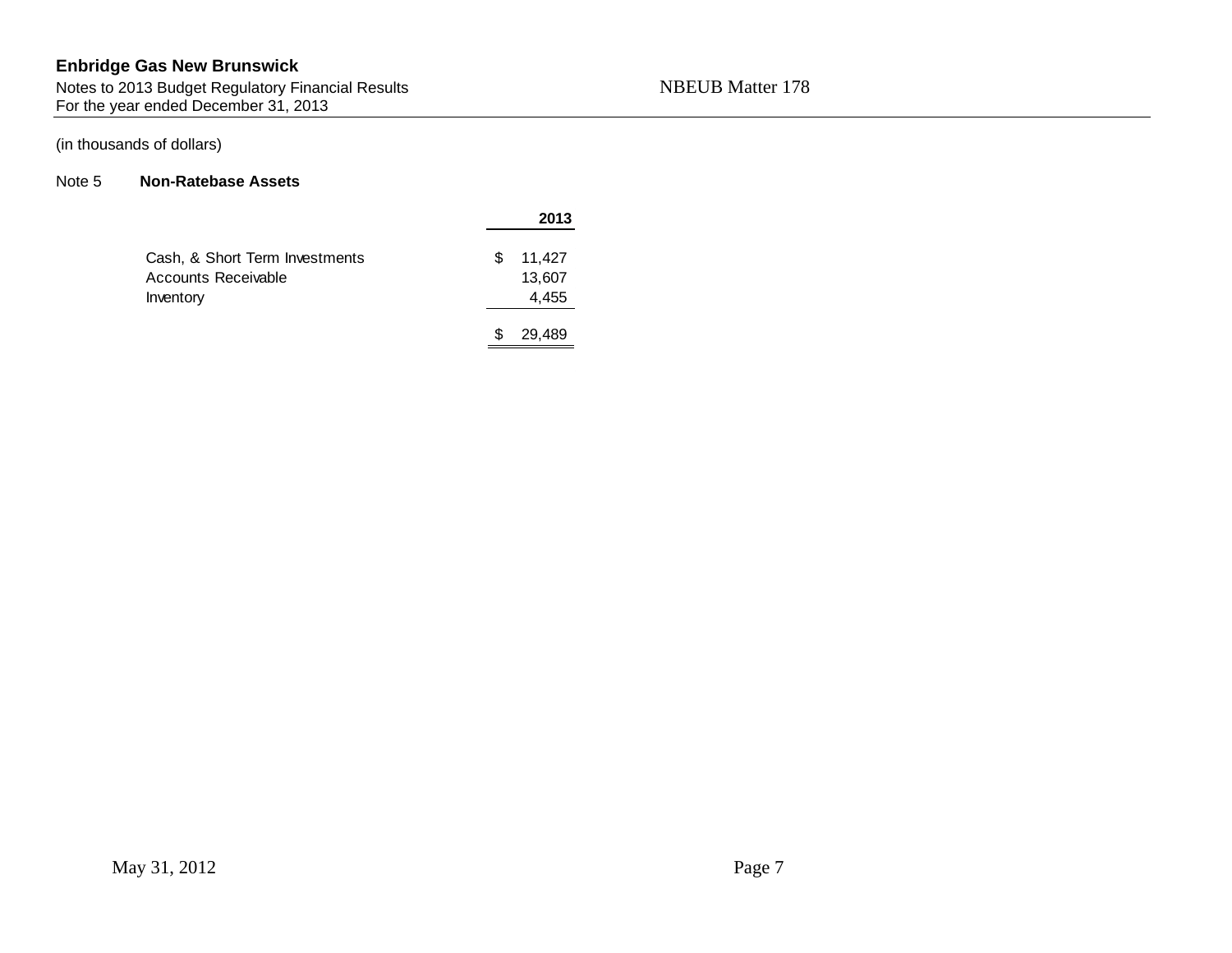Notes to 2013 Budget Regulatory Financial Results NBEUB Matter 178 For the year ended December 31, 2013

### (in thousands of dollars)

#### Note 6 **Long-term Advances from Associates and Affiliates**

|                                                            |                   |                      |               |               | 2013<br><b>Cost of Debt</b> |           |
|------------------------------------------------------------|-------------------|----------------------|---------------|---------------|-----------------------------|-----------|
|                                                            | <b>Issue Date</b> | <b>Maturity Date</b> | <b>Amount</b> | Enbridge Inc. | <b>EGNB</b>                 | Regulated |
| Promissory Note                                            | 30-Nov-04         | 28-Nov-14            | \$<br>5,339   | 5.69%         | 6.95%                       | 6.69%     |
| Promissory Note                                            | 30-Mar-05         | 30-Mar-15            | 6,000         | 5.04%         | 6.93%                       | 6.04%     |
| Promissory Note                                            | 28-Dec-05         | 28-Dec-15            | 14,000        | 4.59%         | 6.53%                       | 5.59%     |
| Promissory Note                                            | 19-Dec-06         | 19-Dec-16            | 21,000        | 4.82%         | 6.52%                       | 5.82%     |
| Promissory Note                                            | 20-Dec-07         | 20-Dec-17            | 29,000        | 5.54%         | 5.85%                       | 6.54%     |
| Promissory Note                                            | 25-Jun-09         | 25-Jun-14            | 25,000        | 4.37%         | 5.37%                       | 5.37%     |
| Promissory Note                                            | 9-Dec-09          | 9-Dec-19             | 21,000        | 4.63%         | 5.63%                       | 5.63%     |
| Promissory Note                                            | 24-Aug-10         | 24-Aug-15            | 12,000        | 3.22%         | 4.22%                       | 4.22%     |
| Promissory Note                                            | 22-Sep-10         | 22-Sep-15            | 9,000         | 3.25%         | 4.25%                       | 4.25%     |
| Promissory Note                                            | 30-Dec-11         | 30-Dec-21            | 18,000        | 4.50%         | 5.50%                       | 5.50%     |
| Regulated long-term advances                               |                   |                      |               |               |                             |           |
| from associates and affiliates                             |                   |                      | \$<br>160,339 | 4.52%         | 5.61%                       | 5.52%     |
| Total long-term advances to fund Regulatory Deferral       |                   |                      | 78,649        |               |                             |           |
| Total long-term advances<br>from associates and affiliates |                   |                      | \$<br>238,988 |               |                             |           |

The cost of debt of EGNB is limited to the actual borrowing rate of Enbridge Inc. plus 1%.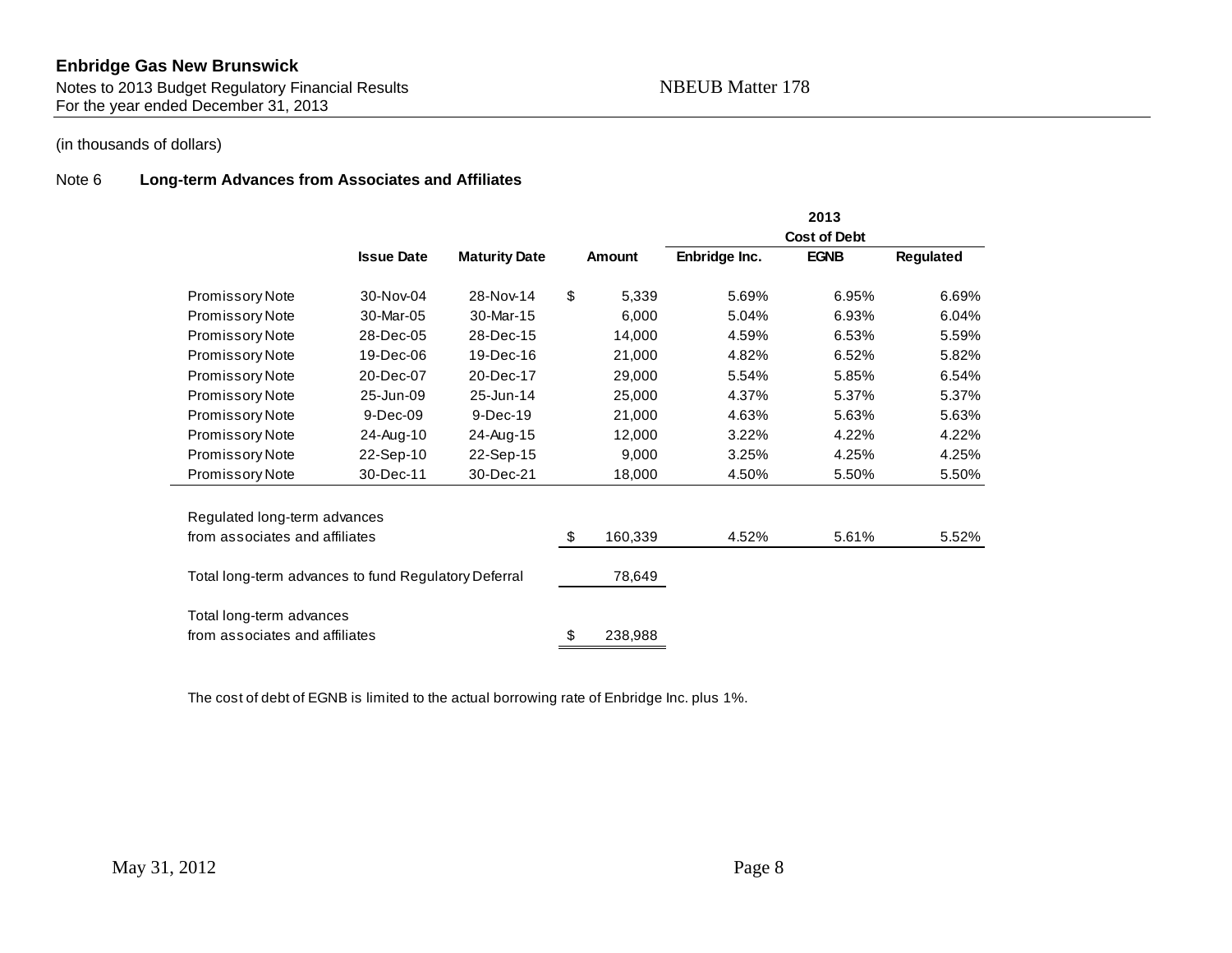Notes to 2013 Budget Regulatory Financial Results NBEUB Matter 178 For the year ended December 31, 2013

### (in thousands of dollars)

#### Note 7 **Non-Ratebase Liabilities**

#### **2013**

| Accounts Payable                               | \$14.746 |
|------------------------------------------------|----------|
| Long Term Deferred Post Employment Liabilities | 2.464    |
|                                                |          |

 $$ 17,210$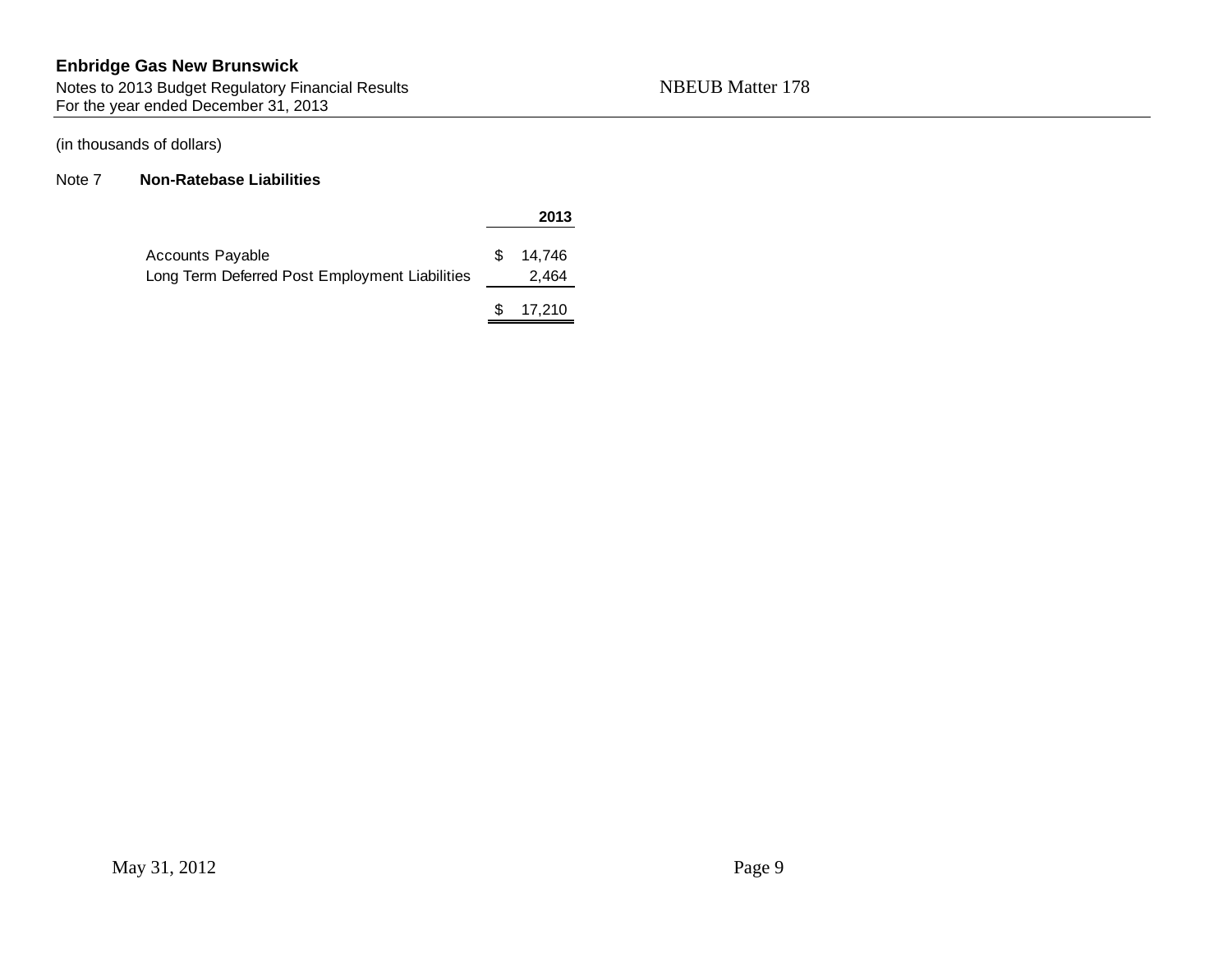Notes to 2013 Budget Regulatory Financial Results NBEUB Matter 178 For the year ended December 31, 2013

### (in thousands of dollars)

## Note 8 **Operating Revenue**

#### a**. Gas Distribution**

|                                                                                                                                                                                                                 |    | 2013                                              |                                         |                                             |  |  |
|-----------------------------------------------------------------------------------------------------------------------------------------------------------------------------------------------------------------|----|---------------------------------------------------|-----------------------------------------|---------------------------------------------|--|--|
|                                                                                                                                                                                                                 |    | <b>Revenue</b>                                    |                                         | <b>Customers Throughput</b><br>TJs          |  |  |
| <b>Small General Service (SGS)</b><br>Mid-General Service (MGS)<br>Large General Service (LGS)<br><b>Contract General Service (CGS)</b><br>Industrial Contract General Service (ICGS)<br>Off-Peak Service (OPS) | \$ | 11,937<br>10,819<br>7,321<br>4,898<br>7,471<br>99 | 9,962<br>1,623<br>456<br>96<br>10<br>15 | 861<br>965<br>1,088<br>1,267<br>2,102<br>29 |  |  |
| Total                                                                                                                                                                                                           | ፍ  | 42.545                                            | 12,162                                  | 6,312                                       |  |  |

1 Terajoule (TJ) = 1,000 Gigajoules (GJ)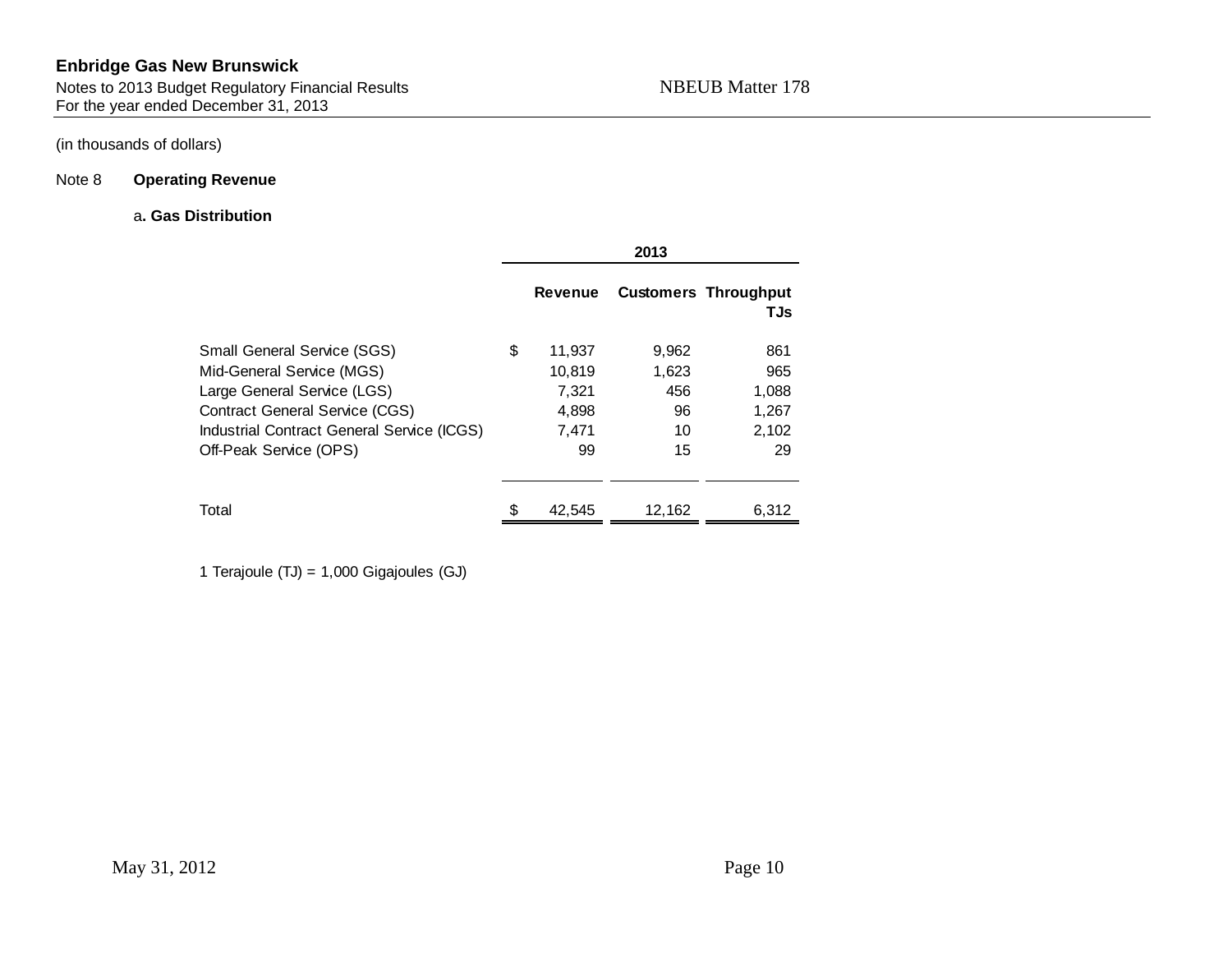Notes to 2013 Budget Regulatory Financial Results NBEUB Matter 178 For the year ended December 31, 2013

## (in thousands of dollars)

#### Note 8 **Operating Revenue (continued)**

#### **b. Miscellaneous**

|                                                             |    | 2013     |
|-------------------------------------------------------------|----|----------|
| Agent billing and collection<br>Other miscellaneous revenue | æ. | 169<br>6 |
| Total miscellaneous                                         |    | 175      |

#### **Details of Agent Billing and Collection Revenue** (in dollars)

|                                            | 2013          |
|--------------------------------------------|---------------|
| <b>Small General Service (SGS)</b>         | 140,141<br>S. |
| Mid-General Service (MGS)                  | 17,199        |
| Large General Service (LGS)                | 9,094         |
| <b>Contract General Service (CGS)</b>      | 764           |
| Industrial Contract General Service (ICGS) | 764           |
| Off-Peak Service (OPS)                     | 820           |
| Total agent billing and collection revenue | 168,782       |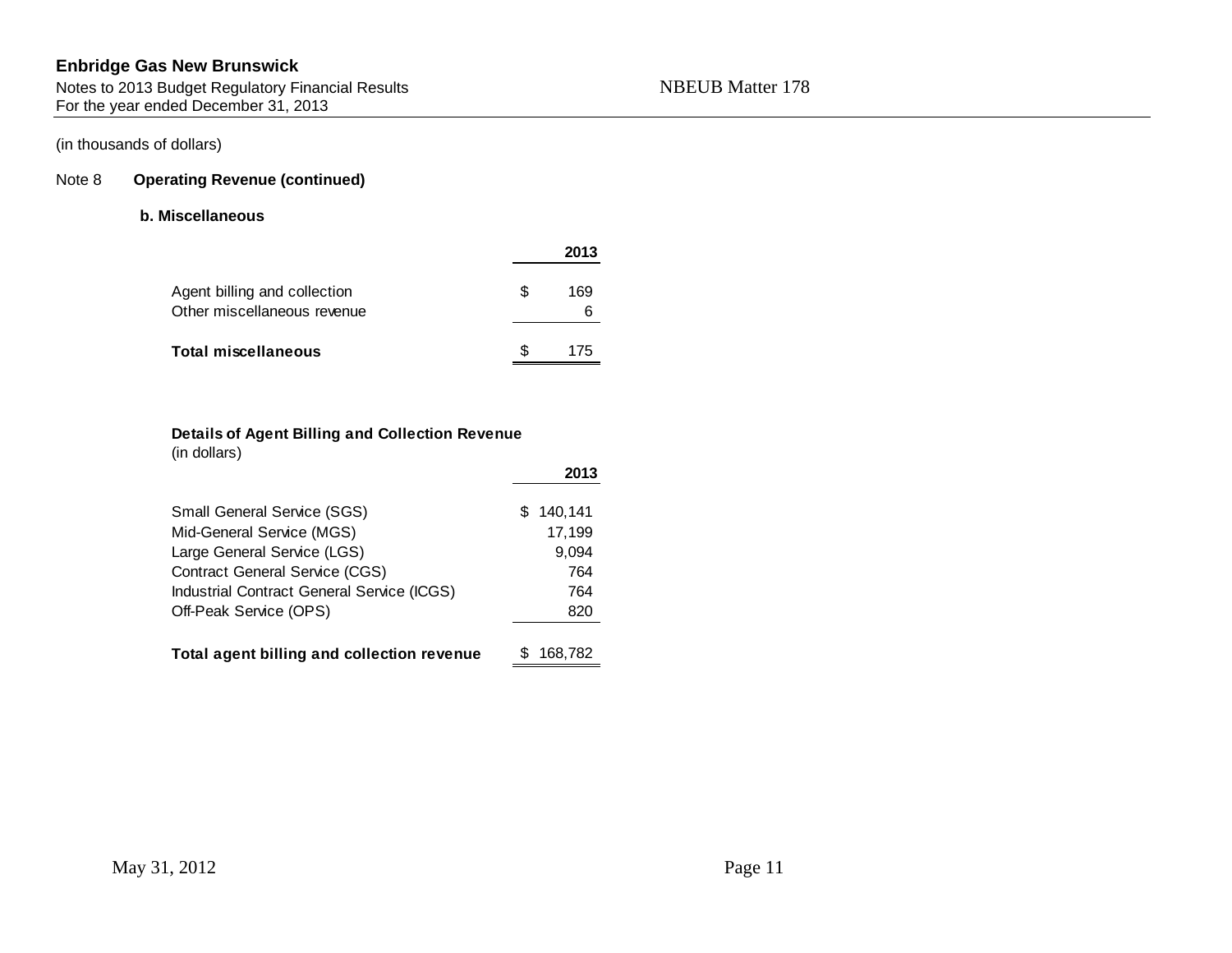Notes to 2013 Budget Regulatory Financial Results NBEUB Matter 178 For the year ended December 31, 2013

### (in thousands of dollars)

#### Note 9 **Operating and Maintenance Expenses**

|                                           | 2013         |
|-------------------------------------------|--------------|
|                                           |              |
| Corporate management                      | \$<br>1,181  |
| Corporate administration                  | 1,539        |
| Financial reporting                       | 639          |
| Information technology                    | 980          |
| Regulatory & upstream                     | 1,114        |
| Sales & marketing                         | 1,998        |
| Distribution & maintanance                | 5,727        |
| Customer care                             | 1,329        |
| Human resources                           | 2,799        |
| Gas transportation and related activities | 1,901        |
| Total                                     | 19,207       |
|                                           |              |
| Capitalized to:                           |              |
| Property, plant & equipment               | 5,177        |
| Development O&M capitalized costs         |              |
| <b>Total capitalized</b>                  | 5,177        |
| Total                                     | \$<br>14,030 |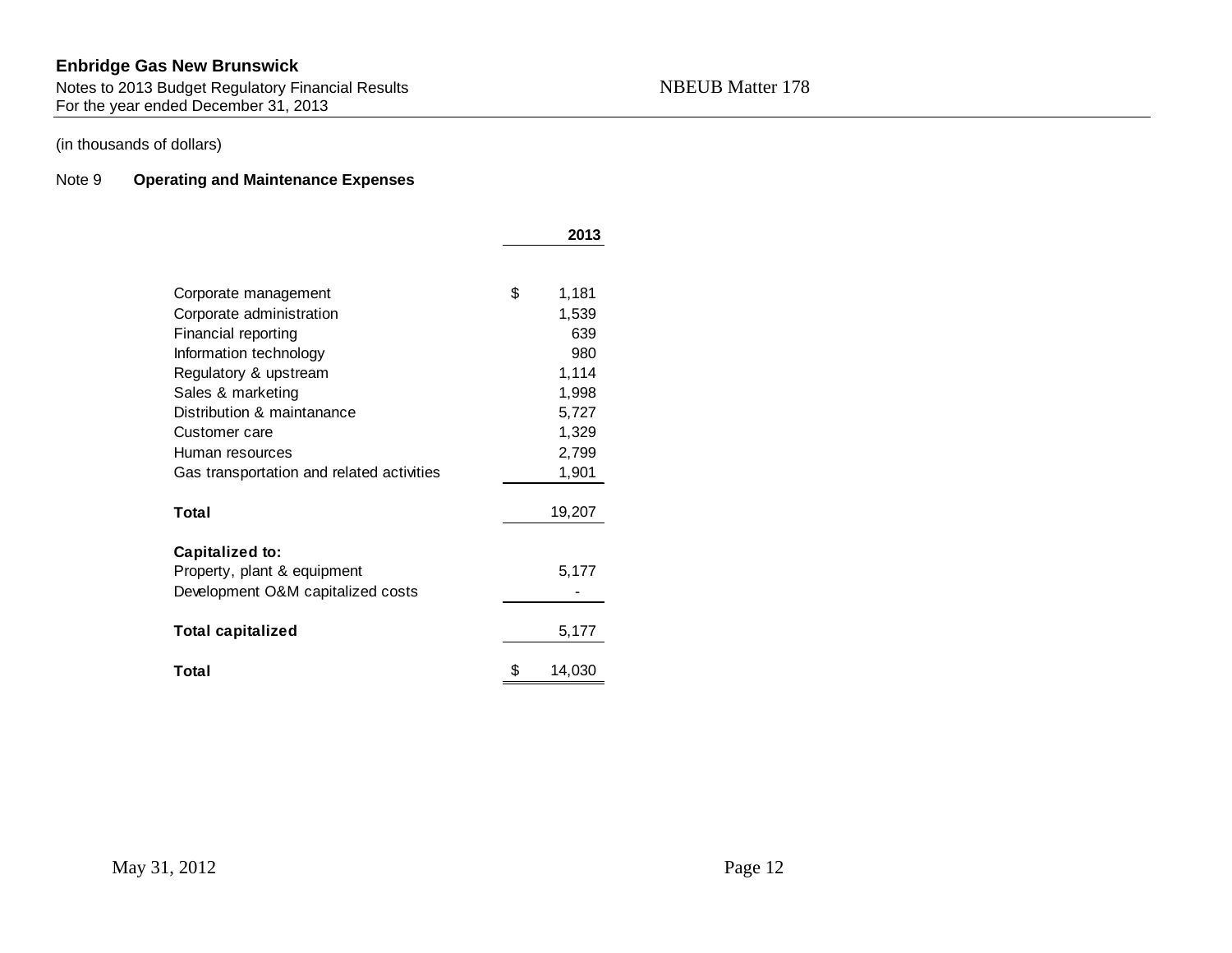Notes to 2013 Budget Regulatory Financial Results NBEUB Matter 178 For the year ended December 31, 2013

### (in thousands of dollars)

#### Note 10 **Interest on Amounts Due to Associates & Affiliates and Other Interest**

|                                                                                                    |   | 2013        |
|----------------------------------------------------------------------------------------------------|---|-------------|
| Interest on long-term debt<br>AIDC - allowance for funds used during construction (debt component) | S | 8.448<br>16 |
| Total interest on amounts due to associates & affiliates and other interest                        |   | 8.464       |

#### Note 11 **Regulated Return on Equity**

|                                                                                                      |   | 2013        |
|------------------------------------------------------------------------------------------------------|---|-------------|
| Regulated return on equity<br>AEDC - allowance for funds used during construction (equity component) | S | 8.650<br>26 |
| Total regulated return on equity                                                                     |   | 8.676       |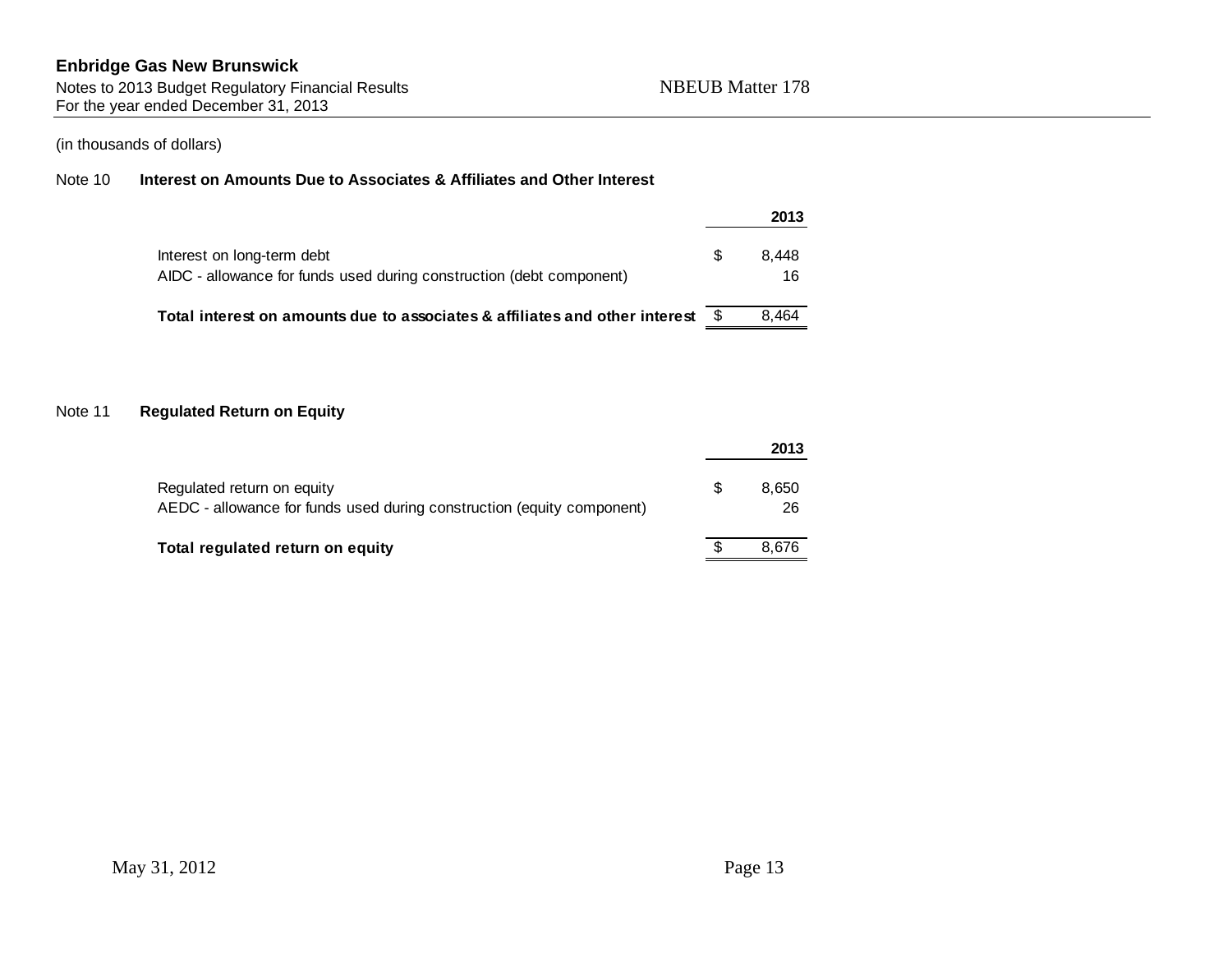Notes to 2013 Budget Regulatory Financial Results Number 2014 178 NBEUB Matter  $178$ For the year ended December 31, 2013

### (in thousands of dollars)

#### Note 12 **Rate Base for Regulatory Purposes**

|                                                                             | 2013                                  |
|-----------------------------------------------------------------------------|---------------------------------------|
| Property, plant & equipment                                                 |                                       |
| Cost<br>Accumulated amortization<br><b>Net</b>                              | \$<br>223,087<br>(48, 929)<br>174,158 |
| <b>Deferred charges</b>                                                     |                                       |
| Franchise fee, at cost<br>Accumulated amortization<br><b>Net</b>            | 1,500<br>(1,075)<br>425               |
| Development O&M capitalized costs<br>Accumulated amortization<br><b>Net</b> | 114,902<br>(17, 768)<br>97,134        |
| Deferred carrying costs, at cost<br>Accumulated amortization<br><b>Net</b>  | 1,784<br>(1,784)                      |
| Deferral account                                                            |                                       |
| <b>Total deferred charges</b>                                               | 97,559                                |
| <b>Term deposit</b>                                                         | 2,978                                 |
| <b>Working capital allowance</b>                                            | 1,486                                 |
| Total rate base                                                             | \$<br>276,181                         |
| Average rate base                                                           | \$<br>276,436                         |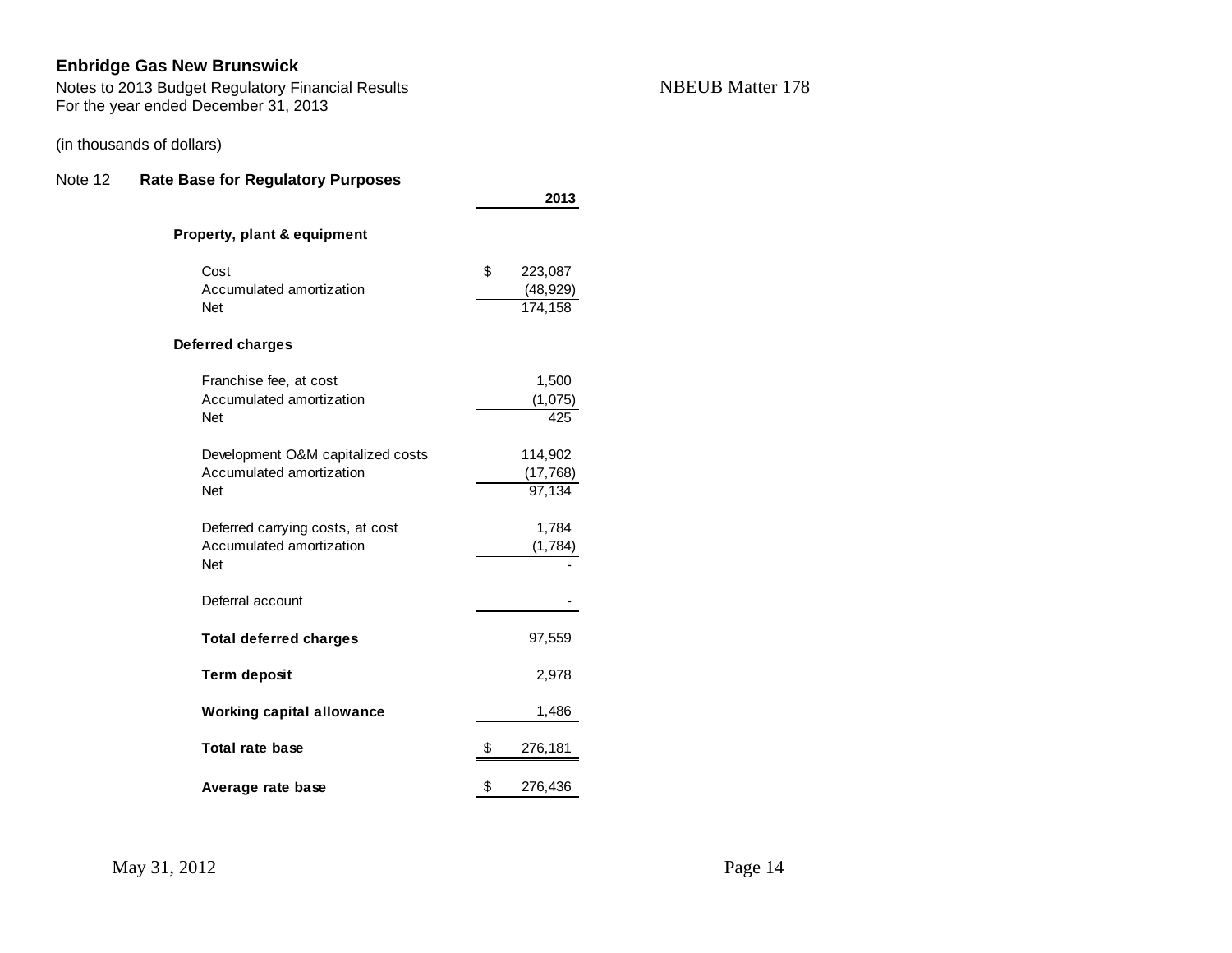Notes to 2013 Budget Regulatory Financial Results NBEUB Matter 178 For the year ended December 31, 2013

#### (in thousands of dollars)

#### Note 13 **Capital Structure for Regulatory Purposes**

|                                                              |    | 2013    |  |  |  |  |  |  |
|--------------------------------------------------------------|----|---------|--|--|--|--|--|--|
| <b>Capital structure</b>                                     |    |         |  |  |  |  |  |  |
| Long-term debt                                               | \$ | 160,339 |  |  |  |  |  |  |
| Equity <sup>1</sup>                                          |    | 128,643 |  |  |  |  |  |  |
| Total                                                        | \$ | 288,982 |  |  |  |  |  |  |
|                                                              |    |         |  |  |  |  |  |  |
| Capital structure percentage                                 |    |         |  |  |  |  |  |  |
| Long-term debt                                               |    | 55.48%  |  |  |  |  |  |  |
| Equity                                                       |    | 44.52%  |  |  |  |  |  |  |
| Total                                                        |    | 100.00% |  |  |  |  |  |  |
|                                                              |    |         |  |  |  |  |  |  |
| Capital structure average percentage for regulatory purposes |    |         |  |  |  |  |  |  |
| Long-term debt                                               |    | 55.40%  |  |  |  |  |  |  |
| Equity                                                       |    | 44.60%  |  |  |  |  |  |  |

#### **Weighted cost of capital for regulatory purposes**

| Long-term debt<br>Equity<br>Total                             |    | 3.06%<br>4.86%<br>7.92% |  |  |  |
|---------------------------------------------------------------|----|-------------------------|--|--|--|
| <b>Regulated Equity</b><br>Equity to Fund Regulatory Deferral | \$ | 128,643<br>100,099      |  |  |  |
| <b>Total Equity</b>                                           | S  | 228,742                 |  |  |  |

Total 100.00%